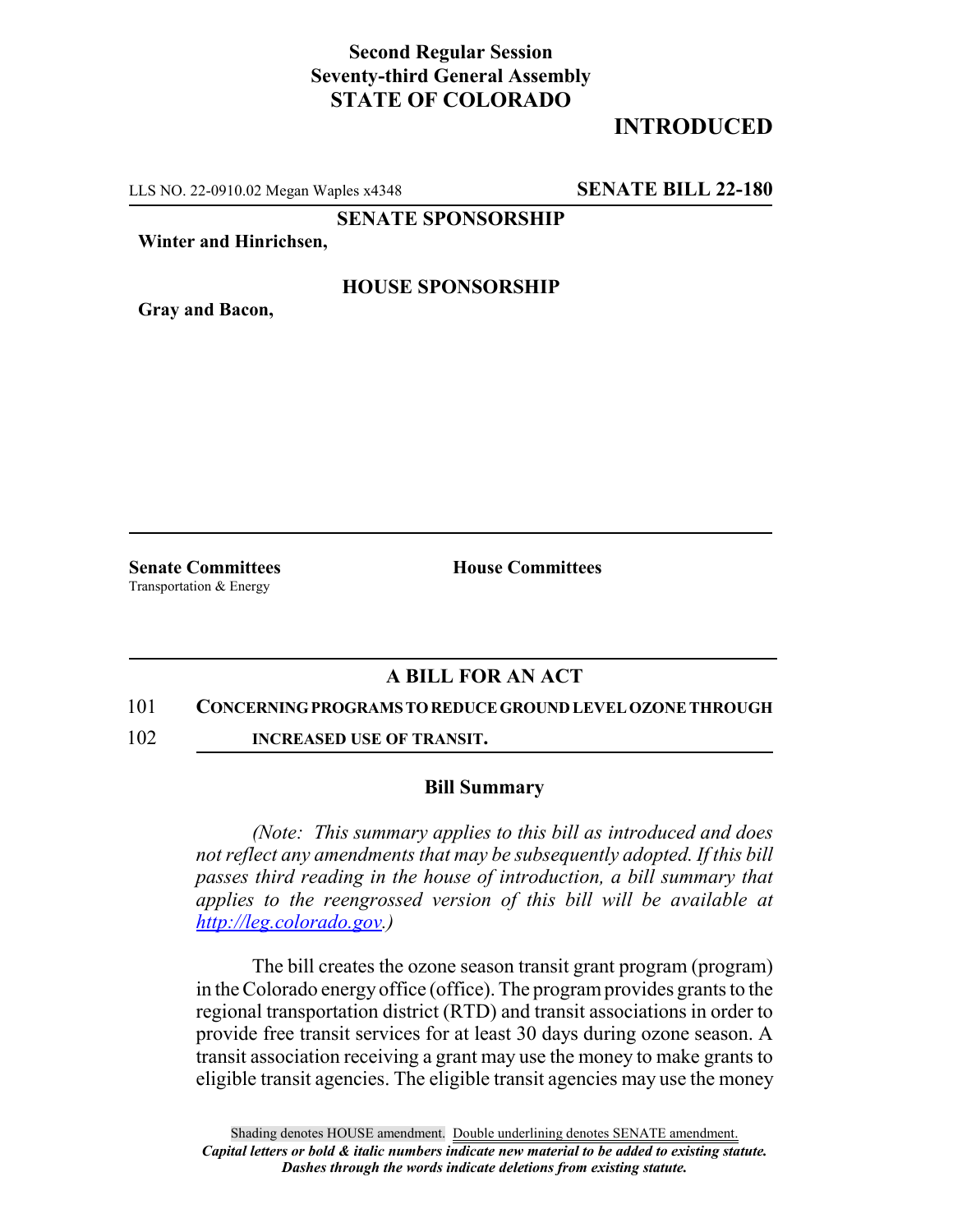to provide at least 30 days of new or expanded free transit services during ozone season. The RTD may use grant money to cover up to 80% of the costs of providing free transit for at least 30 days on all services offered by the RTD during ozone season. Eligible transit agencies and the RTD can use the money to cover lost fare box revenues and to pay for other expenses necessary to implement the program, including expenses associated with an increase in ridership as a result of the program. The RTD and a transportation association receiving a grant are required to report to the office on the services offered and estimates of the change in ridership as a result of the program.

The office is required to establish policies governing the program and to report to the house and senate transportation committees by December 31 of each year of the program. The program is repealed, effective July 1, 2024.

The transit and rail division (division) in the department of transportation is required to create a 3-year pilot project to extend state-run transit services throughout the state with the goals of reducing ground level ozone, increasing ridership, and reducing vehicle miles traveled in the state. The division is required to report to the transportation legislation review committee on the pilot project. The pilot project is repealed, effective July 1, 2026.

1 *Be it enacted by the General Assembly of the State of Colorado:*

2 **SECTION 1. Legislative declaration.** (1) The general assembly

3 hereby finds and declares that:

4 (a) Ground level ozone poses health risks to all Coloradans,

5 especially to vulnerable populations including the elderly, young children,

6 and people with asthma or other respiratory diseases;

7 (b) The negative effects of ozone exposure include pain when 8 breathing deeply, coughing, sore throat, and inflamed or damaged

9 airways;

10 (c) Ozone exposure can also exacerbate existing respiratory 11 conditions including asthma, emphysema, and chronic bronchitis and may 12 be a potential cause of asthma;

13 (d) Ozone is one of the most common ambient air pollutants along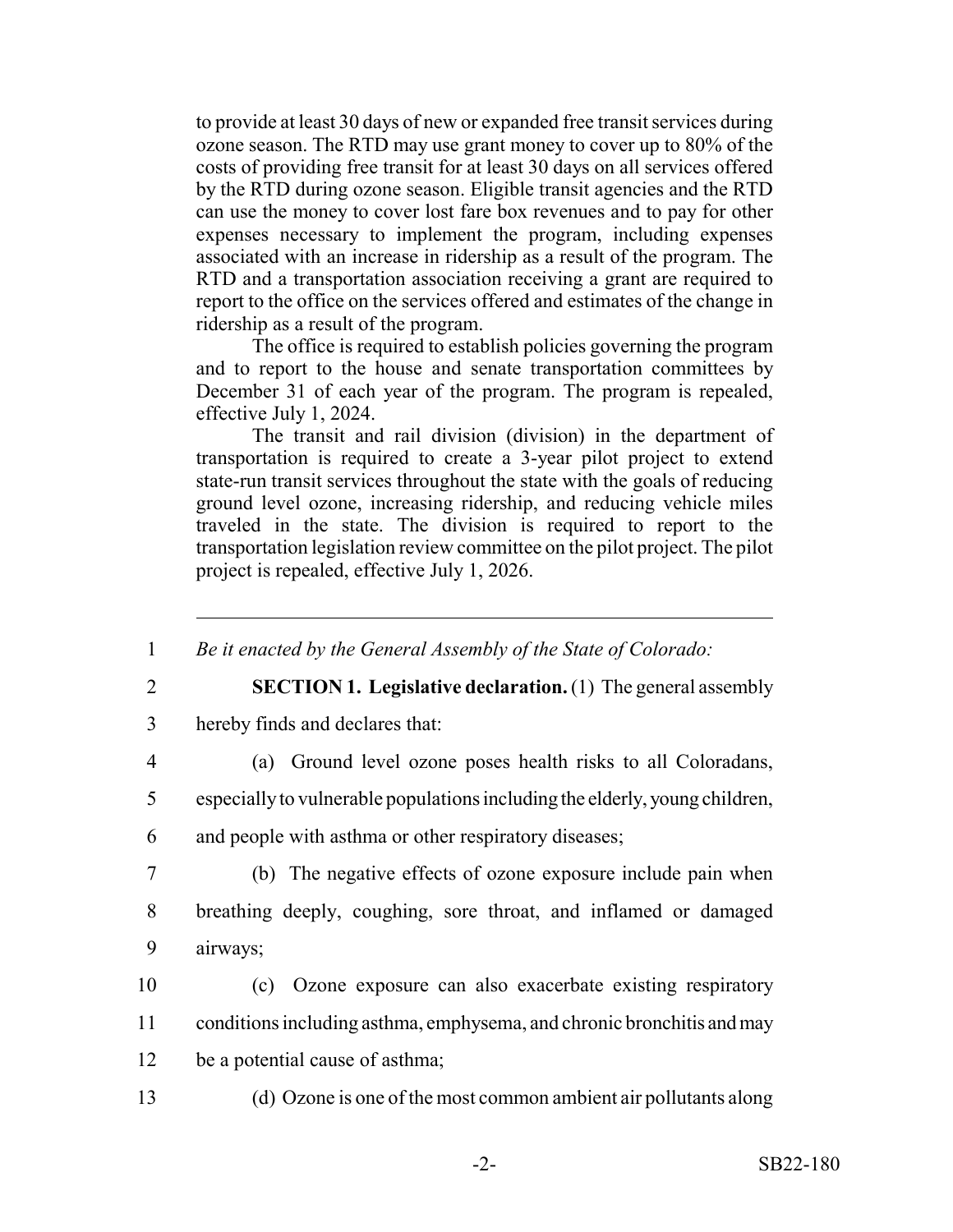the front range of Colorado;

 (e) Ground level ozone forms when chemical reactions occur between nitrogen emitted from cars and other sources and volatile organic compounds in the presence of sunlight, making levels highest during the summer months;

 (f) Colorado's ozone season, which runs from June 1 through August 31, poses significant health risks to Colorado's vulnerable residents and can force individuals to restrict their daily activities and stay indoors on days with high ozone levels;

 (g) Reducing ground traffic and encouraging the use of public transit can help lower ozone-forming emissions and thereby reduce ground level ozone during the ozone season;

 (h) Reducing ground level ozone serves an important public interest by protecting the health and well being of all Coloradans, especially those who are vulnerable to the negative impacts of ozone exposure;

 (i) Offering free transit has increased transit use in other communities and can help rebuild ridership following the COVID-19 pandemic; and

 (j) Creating a grant program to provide free public transit during ozone season will promote public health and serve the interests of all Coloradans.

 **SECTION 2.** In Colorado Revised Statutes, **add** 24-38.5-113 as follows:

 **24-38.5-113. Ozone season transit grant program - fund - creation - policies - report - definitions - repeal.** (1) AS USED IN THIS SECTION, UNLESS THE CONTEXT OTHERWISE REQUIRES: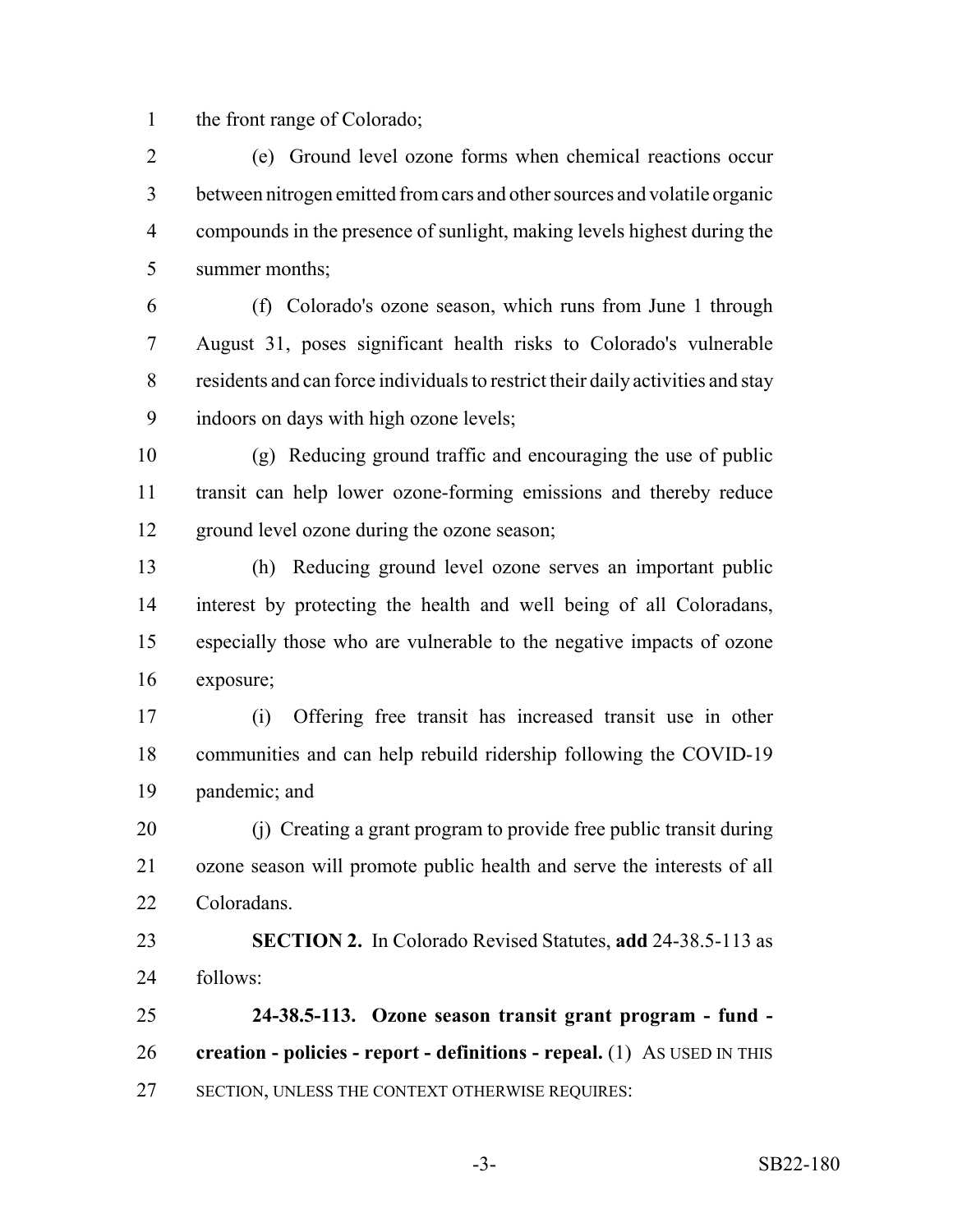- 
- (a) "ELIGIBLE TRANSIT AGENCY" MEANS AN ENTITY THAT IS:

 (I) A REGIONAL SERVICE AUTHORITY PROVIDING SURFACE TRANSPORTATION PURSUANT TO PART 1 OF ARTICLE 7 OF TITLE 32, A REGIONAL TRANSPORTATION AUTHORITY CREATED PURSUANT TO PART 6 OF ARTICLE 4 OF TITLE 43, OR ANY OTHER POLITICAL SUBDIVISION OF THE STATE, PUBLIC ENTITY, OR NONPROFIT CORPORATION PROVIDING MASS TRANSPORTATION SERVICES TO THE GENERAL PUBLIC OTHER THAN THE REGIONAL TRANSPORTATION DISTRICT; AND

 (II) ELIGIBLE TO RECEIVE MONEY UNDER A GRANT AUTHORIZED BY 49 U.S.C. SEC. 5307 OR 49 U.S.C. SEC. 5311.

 (b) "FUND" MEANS THE OZONE SEASON TRANSIT GRANT PROGRAM 12 FUND ESTABLISHED IN SUBSECTION (8) OF THIS SECTION.

 (c) "OFFICE" MEANS THE COLORADO ENERGY OFFICE CREATED IN SECTION 24-38.5-101.

 (d) "OZONE SEASON" MEANS THE PERIOD FROM JUNE 1 TO AUGUST 31 OF A CALENDAR YEAR.

 (e) "PROGRAM" MEANS THE OZONE SEASON TRANSIT GRANT PROGRAM CREATED IN SUBSECTION (2) OF THIS SECTION.

 (f) "REGIONAL TRANSPORTATION DISTRICT" MEANS THE REGIONAL TRANSPORTATION DISTRICT ESTABLISHED IN ARTICLE 9 OF TITLE 32.

 (g) "TRANSIT ASSOCIATION" MEANS A COLORADO NONPROFIT CORPORATION FORMED TO REPRESENT TRANSIT INTERESTS IN COLORADO WHOSE MEMBERSHIP INCLUDES TRANSIT AGENCIES, TRANSIT-RELATED BUSINESSES, AND GOVERNMENTAL ENTITIES.

25 (2) THE OZONE SEASON TRANSIT GRANT PROGRAM IS CREATED IN THE OFFICE. THE PURPOSES OF THE PROGRAM ARE:

(a) TO PROVIDE GRANTS TO TRANSIT ASSOCIATIONS FOR THE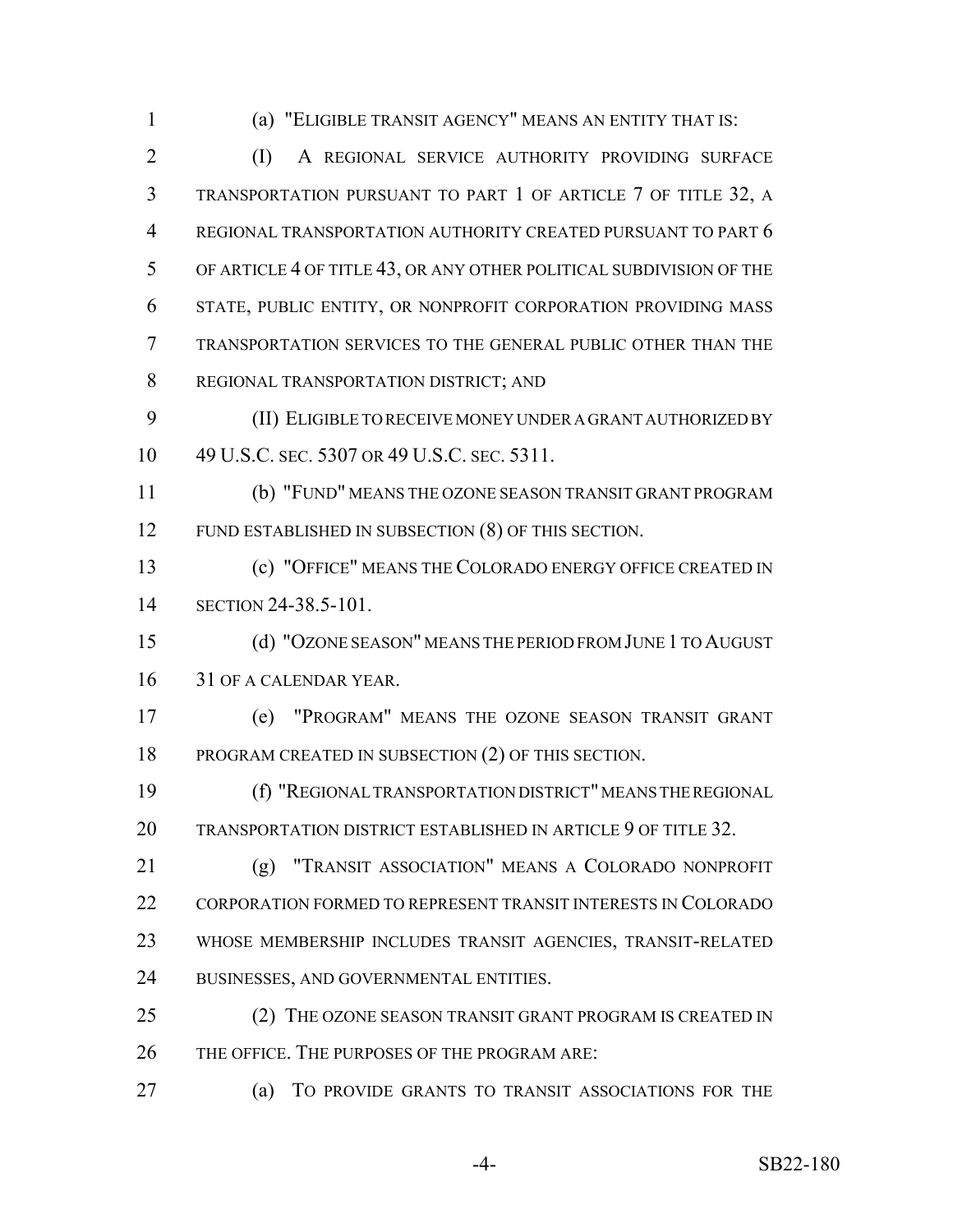PURPOSE OF PROVIDING GRANTS TO ELIGIBLE TRANSIT AGENCIES IN ORDER TO OFFER FREE TRANSIT SERVICES FOR A MINIMUM OF THIRTY DAYS DURING OZONE SEASON; AND

 (b) TO PROVIDE GRANTS TO THE REGIONAL TRANSPORTATION DISTRICT FOR THE PURPOSE OF PROVIDING FREE TRANSPORTATION SERVICES FOR A MINIMUM OF THIRTY DAYS DURING OZONE SEASON.

 (3) THE OFFICE SHALL ADMINISTER THE PROGRAM AND AWARD GRANTS IN ACCORDANCE WITH THIS SECTION AND THE POLICIES DEVELOPED BY THE OFFICE PURSUANT TO SUBSECTION (6) OF THIS SECTION. SUBJECT TO AVAILABLE APPROPRIATIONS, GRANTS SHALL BE 11 PAID OUT OF THE FUND.

 (4) TO RECEIVE A GRANT, A TRANSIT ASSOCIATION OR THE REGIONAL TRANSPORTATION DISTRICT MUST SUBMIT AN APPLICATION TO THE OFFICE IN ACCORDANCE WITH THE REQUIREMENTS OF THIS SECTION AND THE POLICIES ESTABLISHED BY THE OFFICE IN ACCORDANCE WITH 16 SUBSECTION (6) OF THIS SECTION. THE OFFICE MAY AWARD GRANTS OF UP TO THREE MILLION DOLLARS EACH YEAR TO A TRANSIT ASSOCIATION AND UP TO ELEVEN MILLION DOLLARS EACH YEAR TO THE REGIONAL TRANSPORTATION DISTRICT.

20 (5) A GRANT RECIPIENT MAY USE THE GRANT MONEY AS FOLLOWS: (a) (I) A TRANSIT ASSOCIATION THAT RECEIVES A GRANT MAY USE THE MONEY TO ESTABLISH A GRANT PROGRAM FOR ELIGIBLE TRANSIT AGENCIES IN ACCORDANCE WITH THIS SECTION. A TRANSIT ASSOCIATION MAY USE A PORTION OF THE GRANT MONEY TO PAY ITS DIRECT AND INDIRECT COSTS IN ADMINISTERING THE GRANT PROGRAM.

**(II)** TO RECEIVE A GRANT FROM THE TRANSIT ASSOCIATION, AN ELIGIBLE TRANSIT AGENCY MUST SUBMIT AN APPLICATION TO THE TRANSIT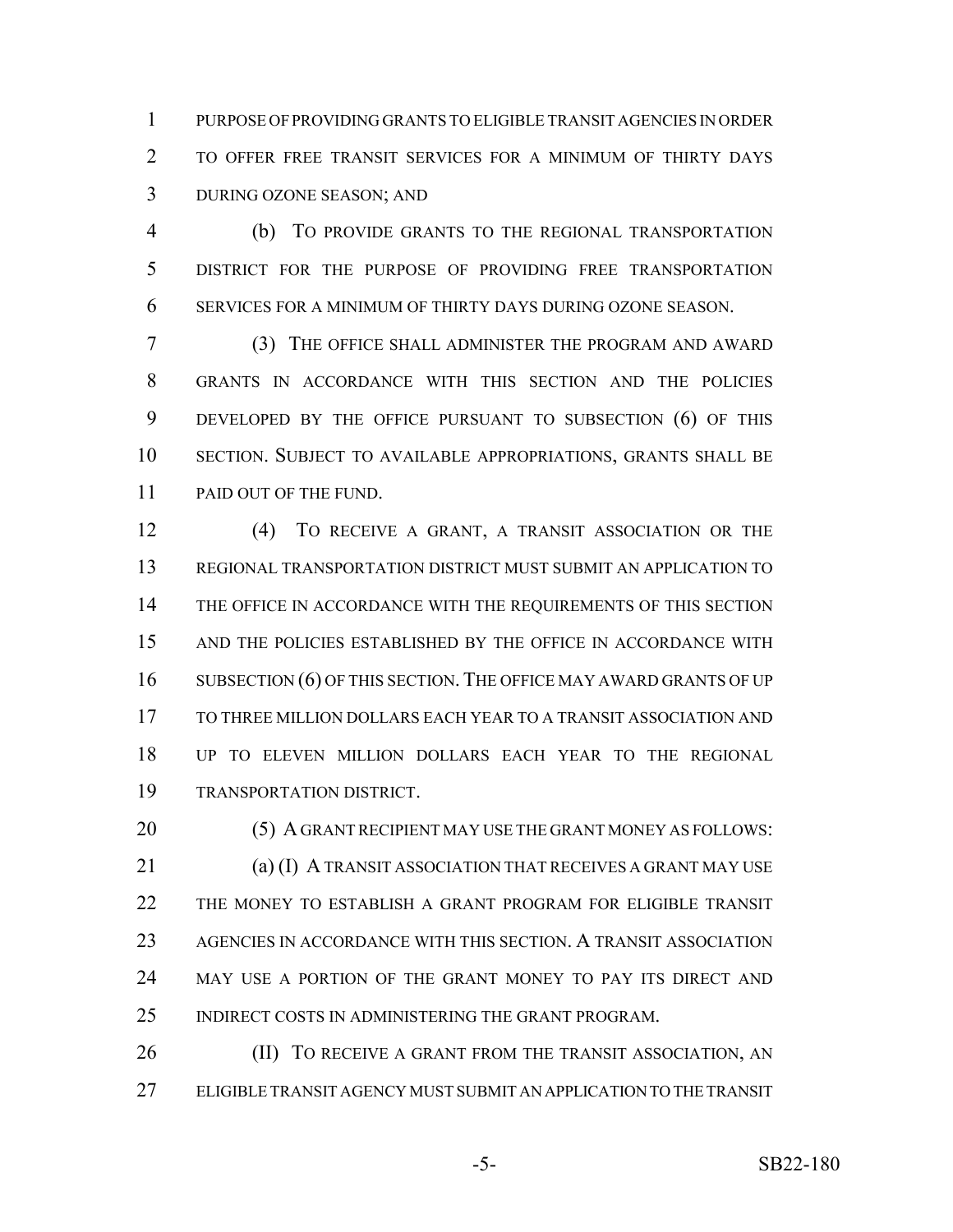ASSOCIATION.AT A MINIMUM, THE APPLICATION MUST DESCRIBE THE FREE TRANSIT SERVICES THAT WILL BE PROVIDED OR EXPANDED WITH THE GRANT MONEY, INDICATE TO WHAT EXTENT THE ELIGIBLE TRANSIT AGENCY WILL MATCH THE GRANT MONEY WITH OTHER MONEY, AND COMMIT TO PROVIDING THE NEW OR EXPANDED FREE SERVICES FOR AT LEAST THIRTY DAYS DURING THE OZONE SEASON.

 (III) AN ELIGIBLE TRANSIT AGENCY THAT RECEIVES A GRANT THROUGH THE TRANSIT ASSOCIATION MAY USE THE MONEY TO COVER THE COSTS ASSOCIATED WITH PROVIDING NEW OR EXPANDED FREE TRANSIT SERVICES WITHIN ITS SERVICE AREA DURING OZONE SEASON, INCLUDING OFFERING ADDITIONAL FREE ROUTES OR EXPANDING SERVICE ON ROUTES 12 FOR WHICH THE ELIGIBLE TRANSIT AGENCY CURRENTLY OFFERS FREE SERVICE. GRANT MONEY MAY BE USED TO REPLACE FARE BOX REVENUE AND TO PAY FOR OTHER EXPENSES NECESSARY TO IMPLEMENT THE PROGRAM, INCLUDING EXPENSES ASSOCIATED WITH AN INCREASE IN RIDERSHIP AS A RESULT OF THE PROGRAM.

 (IV) AN ELIGIBLE TRANSIT AGENCY SHALL NOT USE GRANT MONEY TO OFFSET OR REPLACE FUNDING FOR FREE TRANSIT SERVICES THAT THE ELIGIBLE TRANSIT AGENCY OFFERED AS OF JANUARY 1, 2022.

20  $\hspace{1cm}$  (V) IN AWARDING GRANTS UNDER THIS SUBSECTION (5)(a), THE TRANSIT ASSOCIATION SHALL:

 (A) ALLOCATE MONEY AMONG APPLICANTS WITH THE GOALS OF REDUCING OZONE FORMATION, INCREASING RIDERSHIP ON TRANSIT, AND REDUCING VEHICLE MILES TRAVELED IN THE STATE; AND

 (B) CONSIDER THE EXTENT TO WHICH THE APPLICANT WILL MATCH GRANT MONEY WITH OTHER MONEY.

(VI) EACH ELIGIBLE TRANSIT AGENCY THAT RECEIVES A GRANT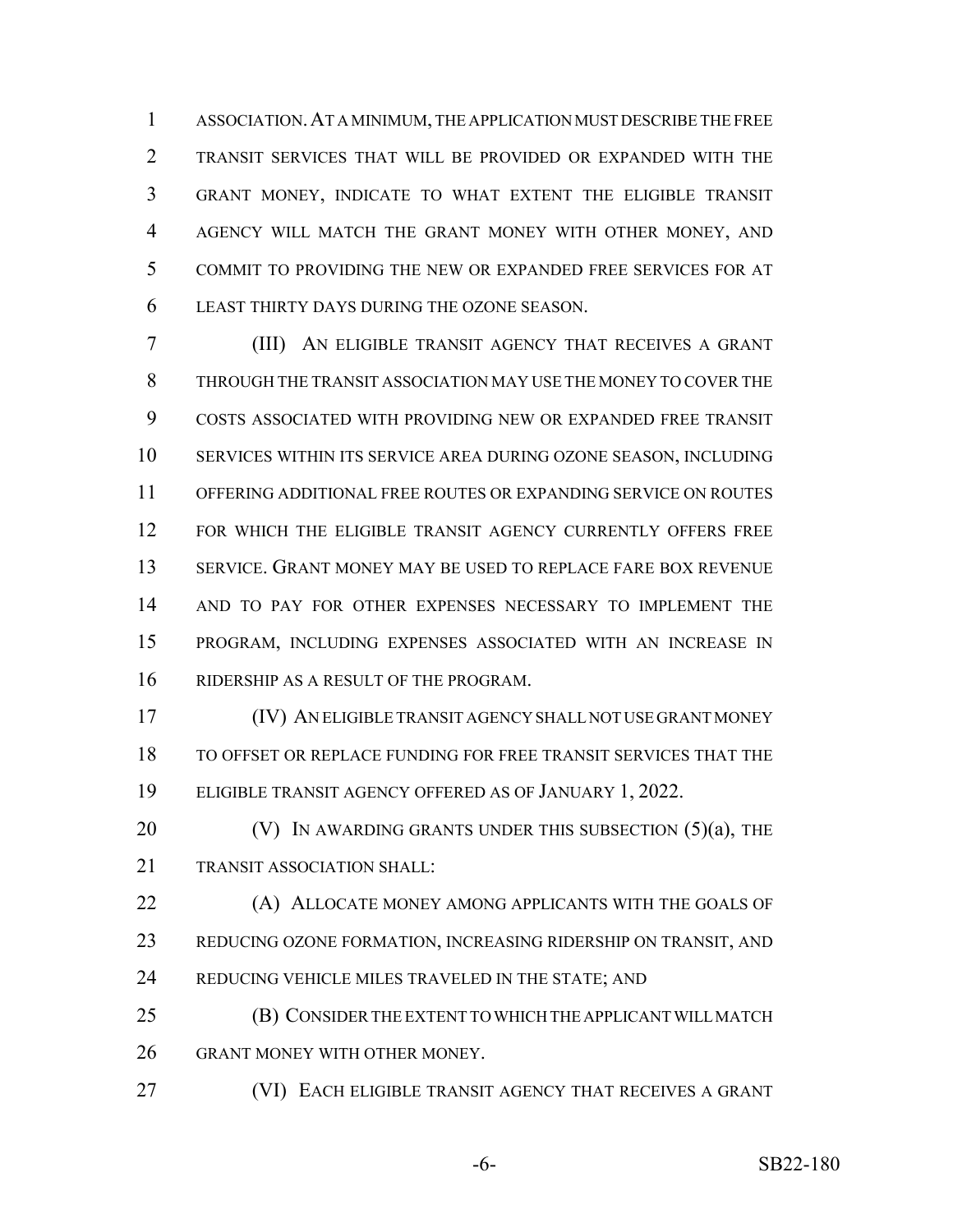SHALL REPORT ON THE USE OF THE MONEY TO THE TRANSIT ASSOCIATION IN ACCORDANCE WITH POLICIES ESTABLISHED BY THE TRANSIT ASSOCIATION AND THE OFFICE. THE REPORT MUST INCLUDE, AT A MINIMUM, INFORMATION ON HOW THE GRANT MONEY WAS SPENT; THE FREE SERVICES THAT WERE OFFERED USING THE GRANT MONEY; AND ESTIMATES OF THE CHANGE IN RIDERSHIP DURING THE PERIOD THAT FREE SERVICES WERE OFFERED COMPARED TO PREVIOUS MONTHS, THE SAME MONTH IN PREVIOUS YEARS, AND THE MONTHS AFTER THE PROGRAM CONCLUDED. THE REPORT MAY INCLUDE ADDITIONAL INFORMATION, INCLUDING A NARRATIVE ANALYSIS, TO PROVIDE CONTEXT ON THE RIDERSHIP DATA INCLUDED IN THE REPORT. ON OR BEFORE DECEMBER 1 OF EACH YEAR OF THE GRANT PROGRAM, THE TRANSIT ASSOCIATION SHALL SUBMIT A REPORT TO THE OFFICE COMPILING AND SUMMARIZING THE REPORTED INFORMATION FOR ALL ELIGIBLE TRANSIT AGENCIES THAT RECEIVED A GRANT THROUGH THE TRANSIT ASSOCIATION.

 (VII) A TRANSIT ASSOCIATION RECEIVING A GRANT SHALL DEVELOP AND PUBLICIZE POLICIES FOR THE GRANT, INCLUDING THE PROCESS AND DEADLINES FOR AN ELIGIBLE TRANSIT AGENCY TO APPLY FOR AND RECEIVE A GRANT, THE INFORMATION AND DOCUMENTATION REQUIRED FOR THE APPLICATION, REPORTING REQUIREMENTS AND DEADLINES, AND ANY ADDITIONAL REQUIREMENTS NECESSARY TO ADMINISTER THE GRANT.

 (b) (I) THE REGIONAL TRANSPORTATION DISTRICT MAY USE GRANT MONEY TO COVER UP TO EIGHTY PERCENT OF THE COSTS OF PROVIDING AT LEAST THIRTY DAYS OF FREE TRANSIT ON ALL SERVICES OFFERED BY THE REGIONAL TRANSPORTATION DISTRICT. GRANT MONEY MAY BE USED TO REPLACE FARE BOX REVENUE AND TO PAY FOR OTHER EXPENSES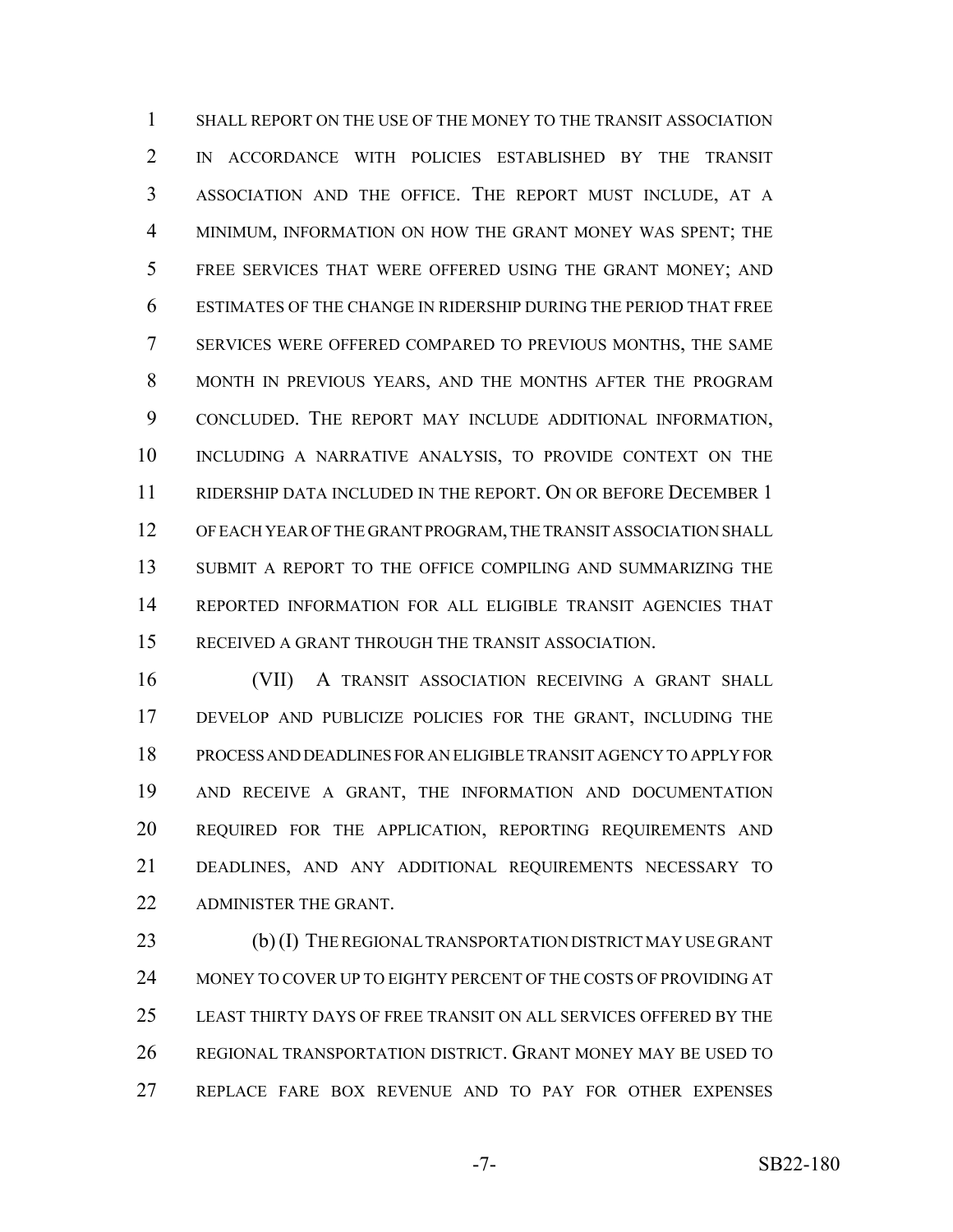NECESSARY TO IMPLEMENT THE PROGRAM, INCLUDING EXPENSES ASSOCIATED WITH AN INCREASE IN RIDERSHIP AS A RESULT OF THE PROGRAM.

 (II) ON OR BEFORE DECEMBER 1 OF EACH YEAR FOR WHICH THE REGIONAL TRANSPORTATION DISTRICT RECEIVES A GRANT, THE REGIONAL TRANSPORTATION DISTRICT SHALL SUBMIT A REPORT TO THE OFFICE ON THE IMPLEMENTATION OF THE PROGRAM IN ACCORDANCE WITH THE POLICIES ESTABLISHED BY THE OFFICE. AT A MINIMUM, THE REPORT MUST INCLUDE INFORMATION ON HOW THE GRANT MONEY WAS SPENT; THE FREE SERVICES THAT WERE OFFERED USING THE GRANT MONEY; AND ESTIMATES OF THE CHANGE IN RIDERSHIP DURING THE PERIOD THAT FREE SERVICES 12 WERE OFFERED COMPARED TO PREVIOUS MONTHS, THE SAME MONTH IN PREVIOUS YEARS, AND THE MONTHS AFTER THE PROGRAM CONCLUDED. THE REPORT MAY INCLUDE ADDITIONAL INFORMATION, INCLUDING A NARRATIVE ANALYSIS, TO PROVIDE CONTEXT ON THE RIDERSHIP DATA INCLUDED IN THE REPORT.

 (III) THE STATE AUDITOR SHALL AUDIT THE REGIONAL TRANSPORTATION DISTRICT'S USE OF THE GRANT MONEY AS PART OF ITS NEXT PERFORMANCE AUDIT OF THE REGIONAL TRANSPORTATION DISTRICT CONDUCTED PURSUANT TO SECTION 32-9-115 (3).

 (6) THE OFFICE SHALL ESTABLISH AND PUBLICIZE POLICIES FOR THE PROGRAM.AT A MINIMUM, THE POLICIES MUST ADDRESS THE PROCESS AND ANY DEADLINES FOR APPLYING FOR AND RECEIVING A GRANT UNDER THE 24 PROGRAM, THE INFORMATION AND DOCUMENTATION REQUIRED FOR THE APPLICATION, REPORTING REQUIREMENTS AND DEADLINES, AND ANY ADDITIONAL POLICIES NECESSARY TO ADMINISTER THE PROGRAM.

(7) THE OFFICE MAY SEEK, ACCEPT, AND EXPEND GIFTS, GRANTS,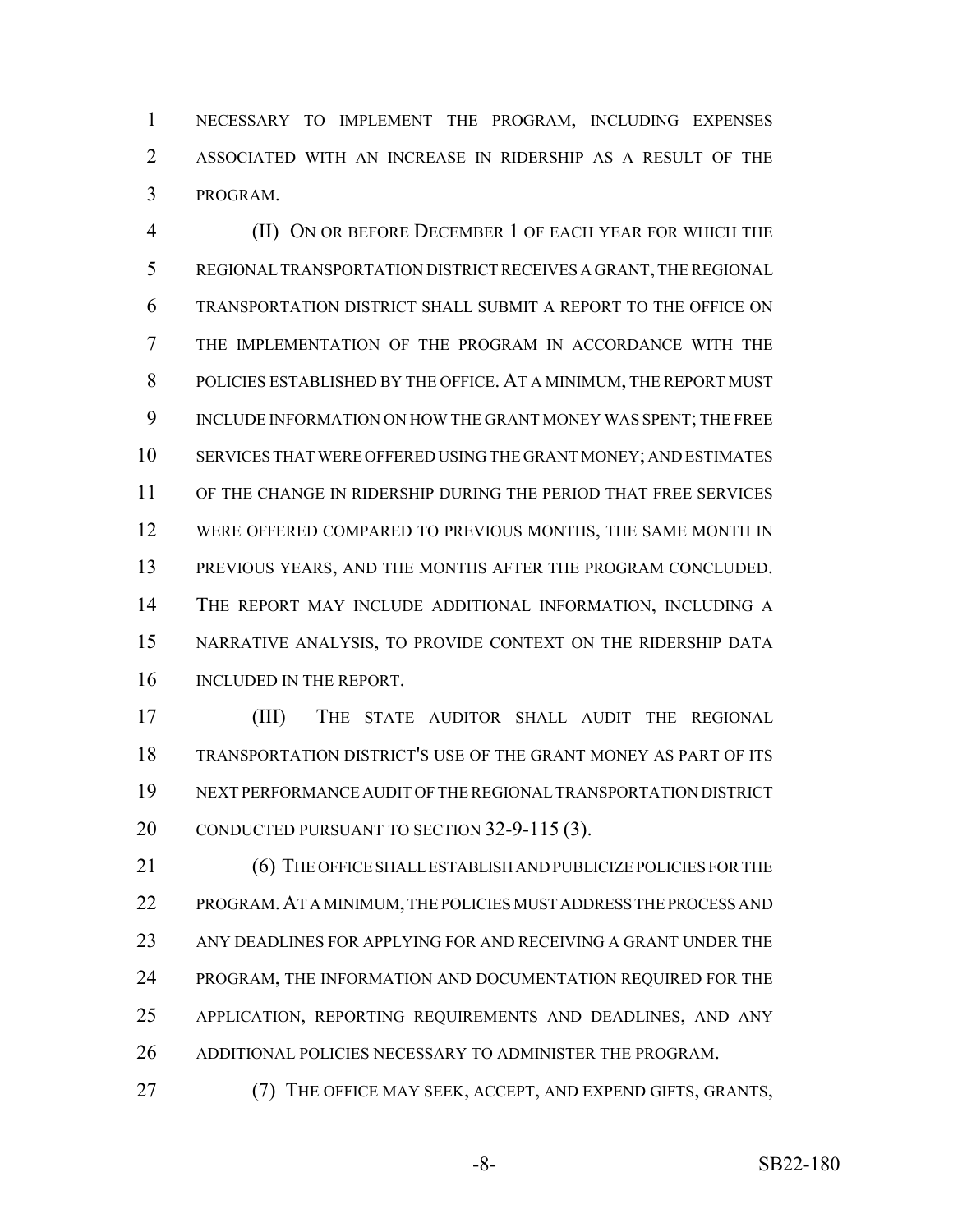OR DONATIONS FROM PRIVATE OR PUBLIC SOURCES FOR THE PURPOSES OF THIS SECTION. THE OFFICE SHALL TRANSMIT ALL MONEY RECEIVED THROUGH GIFTS, GRANTS, OR DONATIONS TO THE STATE TREASURER, WHO SHALL CREDIT THE MONEY TO THE FUND.

 (8) (a) THE OZONE SEASON TRANSIT GRANT PROGRAM FUND IS HEREBY CREATED IN THE STATE TREASURY. THE FUND CONSISTS OF MONEY TRANSFERRED TO THE FUND IN ACCORDANCE WITH SUBSECTION (8)(d) OF THIS SECTION, ANY OTHER MONEY THAT THE GENERAL ASSEMBLY APPROPRIATES OR TRANSFERS TO THE FUND, AND ANY GIFTS, GRANTS, OR 10 DONATIONS CREDITED TO THE FUND PURSUANT TO SUBSECTION (7) OF THIS SECTION.

 (b) THE STATE TREASURER SHALL CREDIT ALL INTEREST AND INCOME DERIVED FROM THE DEPOSIT AND INVESTMENT OF MONEY IN THE 14 FUND TO THE FUND.

 (c) MONEY IN THE FUND IS CONTINUOUSLY APPROPRIATED TO THE OFFICE FOR THE PURPOSES SPECIFIED IN THIS SECTION.

 (d) THREE DAYS AFTER THE EFFECTIVE DATE OF THIS SUBSECTION (8)(d), THE STATE TREASURER SHALL TRANSFER TWENTY-EIGHT MILLION DOLLARS TO THE FUND.

 (9) ON OR BEFORE DECEMBER 31 OF EACH YEAR OF THE PROGRAM, THE OFFICE SHALL SUBMIT A REPORT ON THE IMPLEMENTATION OF THE PROGRAM TO THE HOUSE OF REPRESENTATIVES TRANSPORTATION AND LOCAL GOVERNMENT COMMITTEE AND THE SENATE TRANSPORTATION AND ENERGY COMMITTEE, OR THEIR SUCCESSOR COMMITTEES. THE REPORT MUST SUMMARIZE AND COMPILE THE INFORMATION SUBMITTED TO THE 26 OFFICE PURSUANT TO SUBSECTIONS  $(5)(a)(VI)$  AND  $(5)(b)$  OF THIS SECTION. 27 (10) THIS SECTION IS REPEALED, EFFECTIVE JULY 1, 2024.